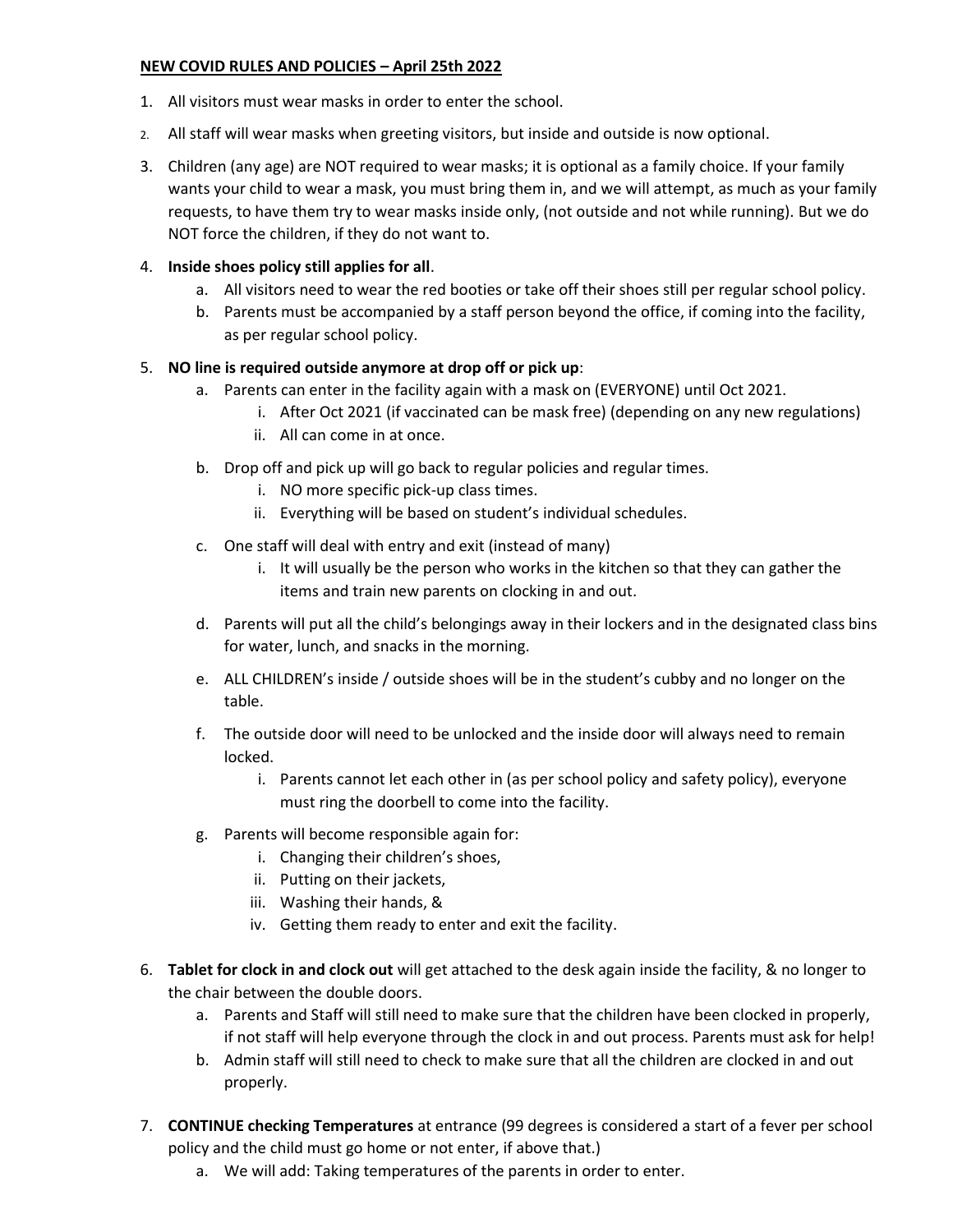- b. All parents and children MUST wash their hands at entrance &
- c. Staff will ask if anyone has traveled or been feeling ill at all or has been exposed to covid or anything else.
- d. **NO ILLNESS WILL ENTER THE BUILDING AT THIS TIME**.
	- i. If your child is sick, you **MUST keep them home** and not bring them into school:
		- 1. This includes short fevers, diarrhea, rashes due to contagious illness & vomiting due to illness. (See regular illness policy in the Parent handbook for more details)
- 8. **Travel restrictions and travel policy remain fully in place until further notice**:
	- a. If traveling anywhere, Covid testing must occur upon return or during return from travel.
		- i. Two negative tests must be submitted to the school in order to return to school.
		- ii. If testing comes back positive:
			- 1. All must remain home and away from school until 10 days after symptoms subside or at least 14 day quarantine, &
			- 2. Must have a doctor's note that clears the return and negative covid tests

#### 9. **Go back to all old cleaning policies**:

- 10. **Stop UV wanding everything** that comes into the school for staff and families.
	- a. UV wands can still be used to clean toys, areas, tables, furniture, and items as a full disinfectant.
- 11. **Naptime kids can nap again in the same rooms**, 2ft apart on 3 sides.
- 12. Classes can mix and smaller classes can unite for the day each time it occurs.
- 13. Rotations can occur (Language teachers can rotate to give more languages to all of the classes again)
- 14. Lunch times and snack times all students can eat together again in the art area and classrooms. FAMILY STYLE.
- 15. Parents can be asked to come into the school to help with events, lessons, and teach cultural things to the classes.

#### **THESE RULES STILL APPLY IF SOMEONE COMES INTO CONTACT WITH COVID:**

## **What to do if someone you know or have been in contact with may potentially have the virus (is currently being tested) and exposed you, your family or your child recently to this potential virus?**

If staff, students, or parents/guardians have come in contact with someone who is suspected or potentially may have Covid-19

- 1. You must stay home until the test results of that suspected individual have been confirmed.
- 2. You must immediately notify the school of the potential exposure.
- 3. If the test results are positive, then you must stay home for 14 days of self-quarantine; and until a medical professional can clear you and your family from any potential developments of the virus. (Please follow the Discontinuing at home isolation policy.)
- 4. If the test results are negative of the suspected individual or you or your family have been tested and it is negative, then you can return to l'Asilo.

#### **What to do if there are any symptoms?**

If staff, students, or parents/guardians have any symptoms of COVID-19, they: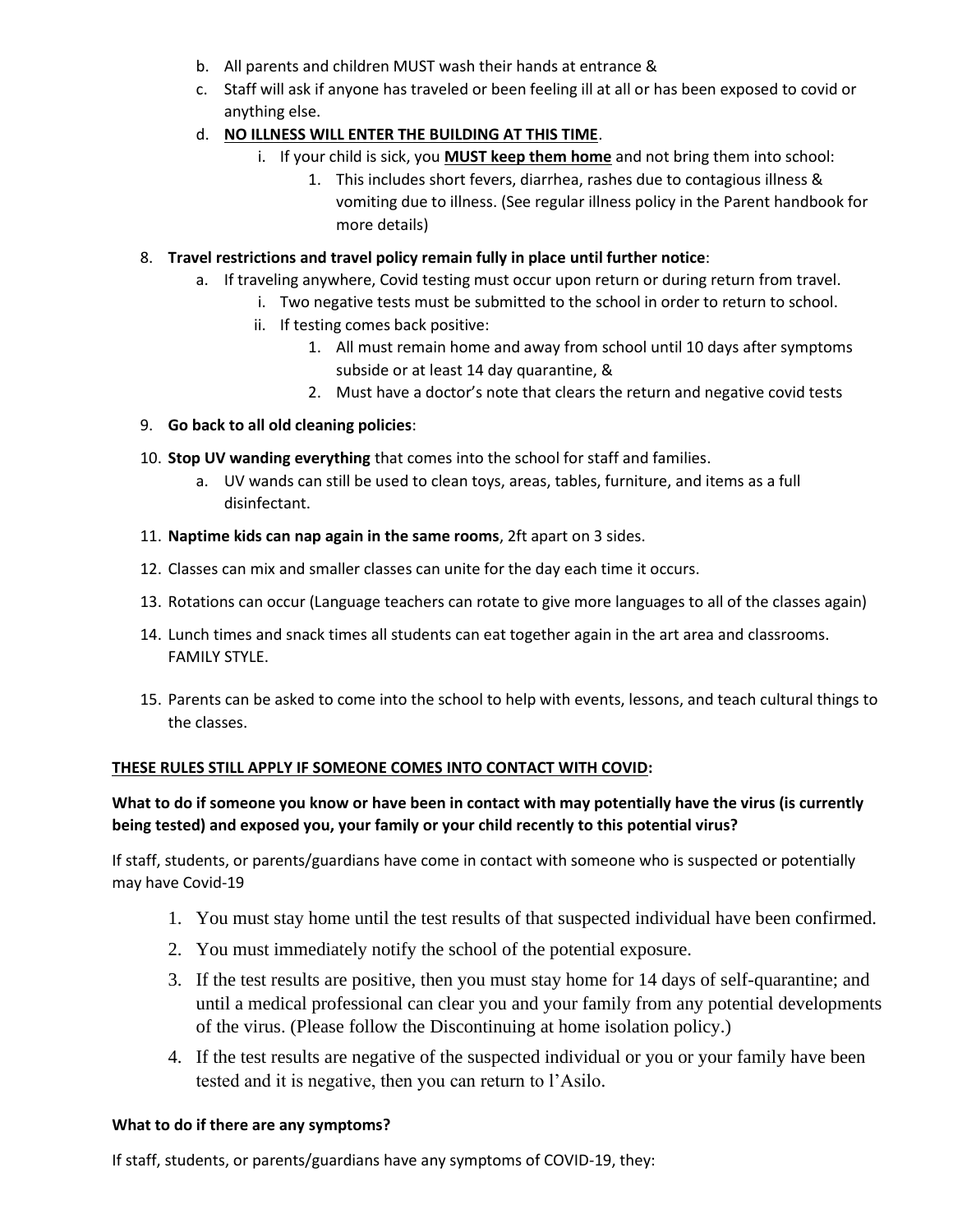- 1. Must refrain from coming to the facility or immediately must leave it;
- 2. Must contact their health provider for further guidance; and
- 3. Must report the symptoms to management at [contact@asilogalileo.org;](mailto:contact@asilogalileo.org)
- 4. Must refrain from returning to the facility, which will not be *until the later of* (1) a 14-day quarantine or (2) 72-hours of remaining symptom free of the virus (without medical aids such as fever-reducing medicine) and at least 10 days have passed since symptoms first appeared, absent specific direction from a healthcare provider.
- 5. A doctor's note is required in order to return.

# **What will happen if there is a case of confirmed positive COVID-19 at l'Asilo?**

- If for some reason the child is in care or staff is at work when the test results are confirmed positive, the child will be isolated with a staff member present, until the appropriate party arrives to pick them up and the staff member will leave the facility;
	- 1) Once the infected/exposed staff or children are removed from the exposed area, the area will be:
		- **•** If appropriate, closed off for 16-24 hours to minimize potential exposure for respiratory droplets. This may require a full closure of L'Asilo to disinfect the entire school or the areas infected.
		- The area will then be deep cleaned and sanitized.
		- When possible, outside doors and windows will be opened to increase fresh air circulation.
	- 2) All of the families will be contacted to come and pick up their children and prepare for a closure of two days (This period of time may be longer depending on the specific circumstances).
	- 3) Cleaning and sanitizing measures may be taken by the company or a third-party provider.
	- 4) Continued monitoring of the area and the quarantined employees will be conducted to ensure employees' health and safety.
	- 5) Reassessment of the risk to other employees and determination of whether additional measures are appropriate.
- L'Asilo will follow the "Discontinuing at home isolation" guidance herein for timelines on returning physically to the facility;
- The facility will close for a period of 48 hours following the confirmed positive COVID-19 case of child or staff member in attendance so that the facility can be cleaned and disinfected properly;
- L'Asilo will inform staff and parents of enrolled children when there a single positive COVID-19 case; and
- L'Asilo will report positive COVID-19 cases to the Department of Health (DOH), the Pennsylvania Department of Human Services (DHS).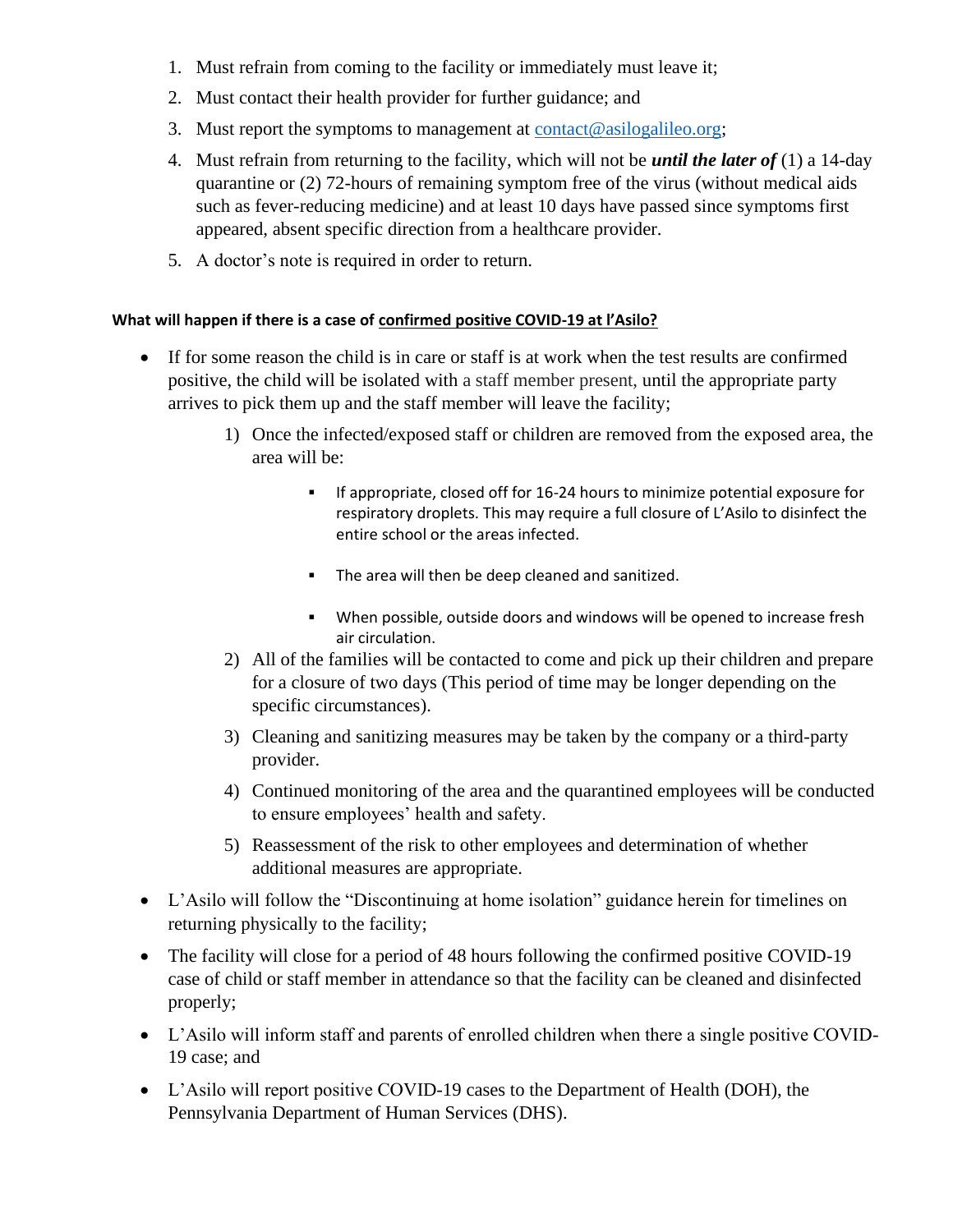#### **What is exposure?**

Exposure is defined as being within six (6) feet of the individual who tests positive for COVID-19 for a period of 15 minutes or more. It also means coming into direct contact with droplets from a COVID-19 positive individual. People who test positive are considered infectious for 48 hours before the onset of symptoms. Those who test positive but do not have symptoms are considered infectious for 2 days after exposure (if known) or starting 2 days before test date (if exposure is unknown).

# **If a staff person, household member, or a child has a direct diagnosis of Covid-19, has symptoms of Covid-19 or is exposed to an individual who tests positive for COVID-19**:

- All staff, household members and children must stay home from l'Asilo for the period of 14 days and follow his or her primary care physician's guidance.
	- o The staff, family, and child cannot return to l'Asilo without a doctor's note, clearing them of any possible contagious situation.
	- o The staff and family must notify l'Asilo in writing, if any symptoms develop during the period of quarantine from school, and if there are any results of any testing that may have been done by a medical professional.
	- o If the child or staff or family members develops symptoms, they must follow the discontinuing at-home isolation policy in order to return.
- It is strongly recommended and highly encouraged that they self-quarantine from everyone for a period of 14 days based on the CDC guidance;
- If a child becomes ill at the facility,  $L$ 'Asilo notify the child's parent immediately;
- L'Asilo shall inform all staff and all parents of enrolled children when there is a single positive case;
- L'Asilo must report when a staff person, child, or household member is exposed to a positive COVID-19 case to the DHS and DOH; as well as, any closures of the school.
- All parties must follow the "**Discontinuing at-home isolation policy"**.
- L'Asilo will reach out to the staff member or family to identify coworkers or others with whom the employee had close or prolonged contact that may have been exposed over the prior 14 days, in accordance with CDC guidelines.
- Those with an identifiable risk of exposure ("exposed employees" or "exposed children") will be informed, sent home to self-quarantine and to contact their primary care physician for further guidance.
- L'Asilo will maintain the confidentiality of the staff member or child/family who discloses a COVID-19 diagnosis or symptoms.
- L'Asilo will inform additional members of the workforce where appropriate, balancing public health emergency with that employee's and family's right to privacy.
- Staff and family/child who are sent home cannot return to l'Asilo *until the later of*: the end of their 14-day quarantine or 72-hours of remaining symptom free of the virus (without medical aids such as fever-reducing medicine), absent specific direction from a healthcare provider.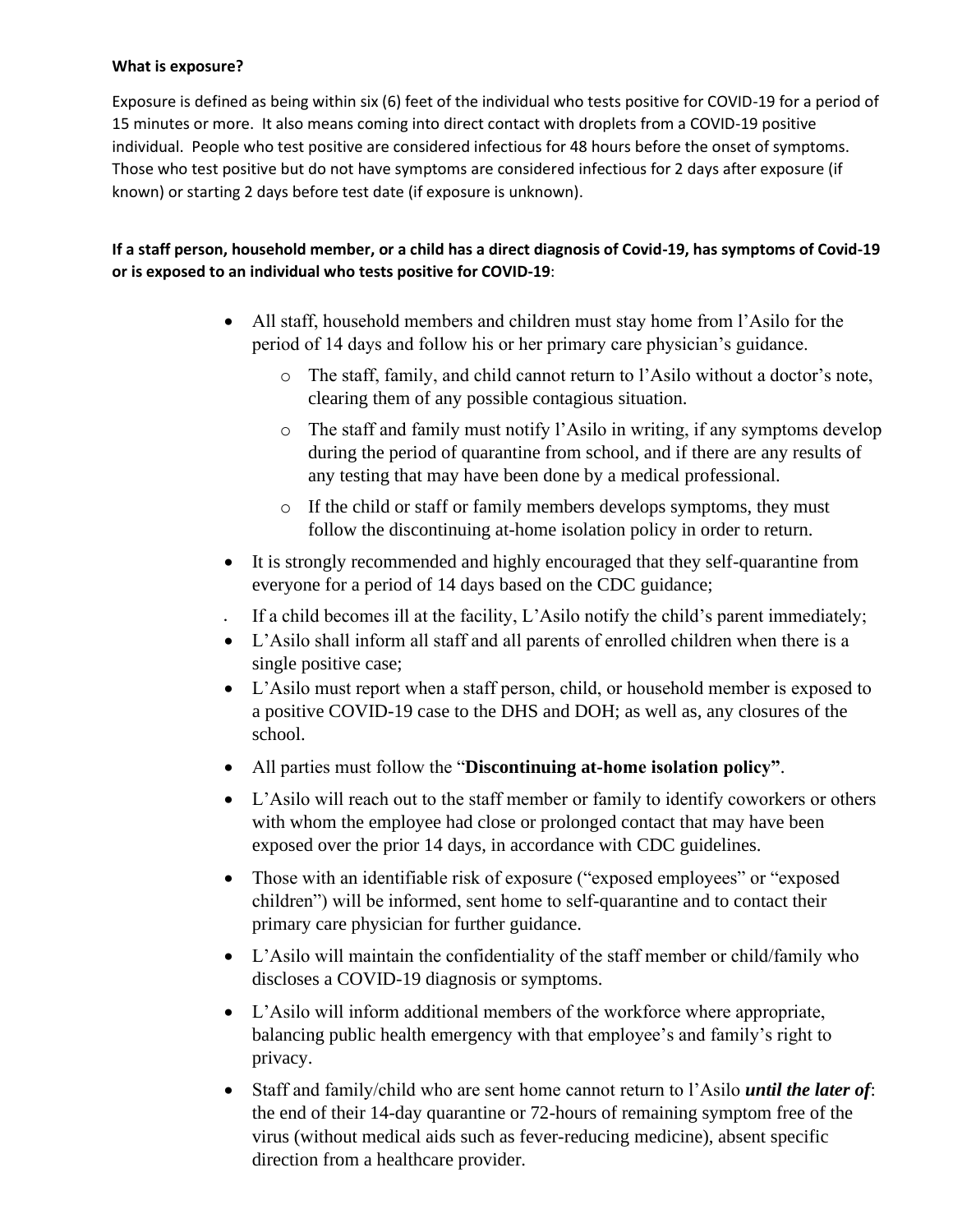#### **Discontinuing At-Home Isolation Policy:**

**Discontinuing at home isolation:** There are different strategies for discontinuing home isolation. Options include a symptom based (i.e., time-since-illness-onset and time-since-recovery strategy) or test based strategy.

- **Symptom-Based Strategy Individuals with COVID-19 who have symptoms** and were directed to care for themselves at home may discontinue isolation under the following conditions:
	- At least 3 days (72 hours) have passed since recovery defined as resolution of fever without the use of fever-reducing medications and improvement in respiratory symptoms (e.g., cough, shortness of breath); and,
	- At least 10 days have passed since symptoms first appeared.
- **Test-Based Strategy Individuals who have COVID-19 who have symptoms** and were directed to care for themselves at home may discontinue isolation under the following conditions:
	- Resolution of fever without the use of fever-reducing medications and
	- **Improvement in respiratory symptoms (e.g., cough, shortness of** breath), and
	- Negative COVID-19 test results from at least two consecutive respiratory specimens collected 24 hours or more apart (total of two negative specimens).

**For Persons Who Tested Positive but have NOT had COVID-19 Symptoms in Home Isolation:** 

- **Time-Based Strategy Persons with laboratory-confirmed COVID-19 who have not had any symptoms** and were directed to care for themselves at home may discontinue isolation under the following conditions:
	- At least 10 days have passed since the date of their first positive COVID-19 diagnostic test assuming they have not subsequently developed symptoms since their positive test. If they develop symptoms, then the symptom-based or testbased strategy should be use.
- **Test-Based Strategy Persons with laboratory-confirmed COVID-19 who have not had any symptoms** and were directed to care for themselves at home may discontinue isolation under the following conditions:
	- **EXECUTE 19 18** results from at least two consecutive respiratory specimens collected 24 hours or more apart (total of two negative specimens).
	- The symptom-based, time-based, and test-based strategies may result in different timeframes for discontinuation of isolation post-recovery.
	- Any individual who becomes ill should contact their medical provider for advice or testing. For any individual who has been exposed to COVID-19 as described above, or who tests positive for COVID-19, follow the information outlined above.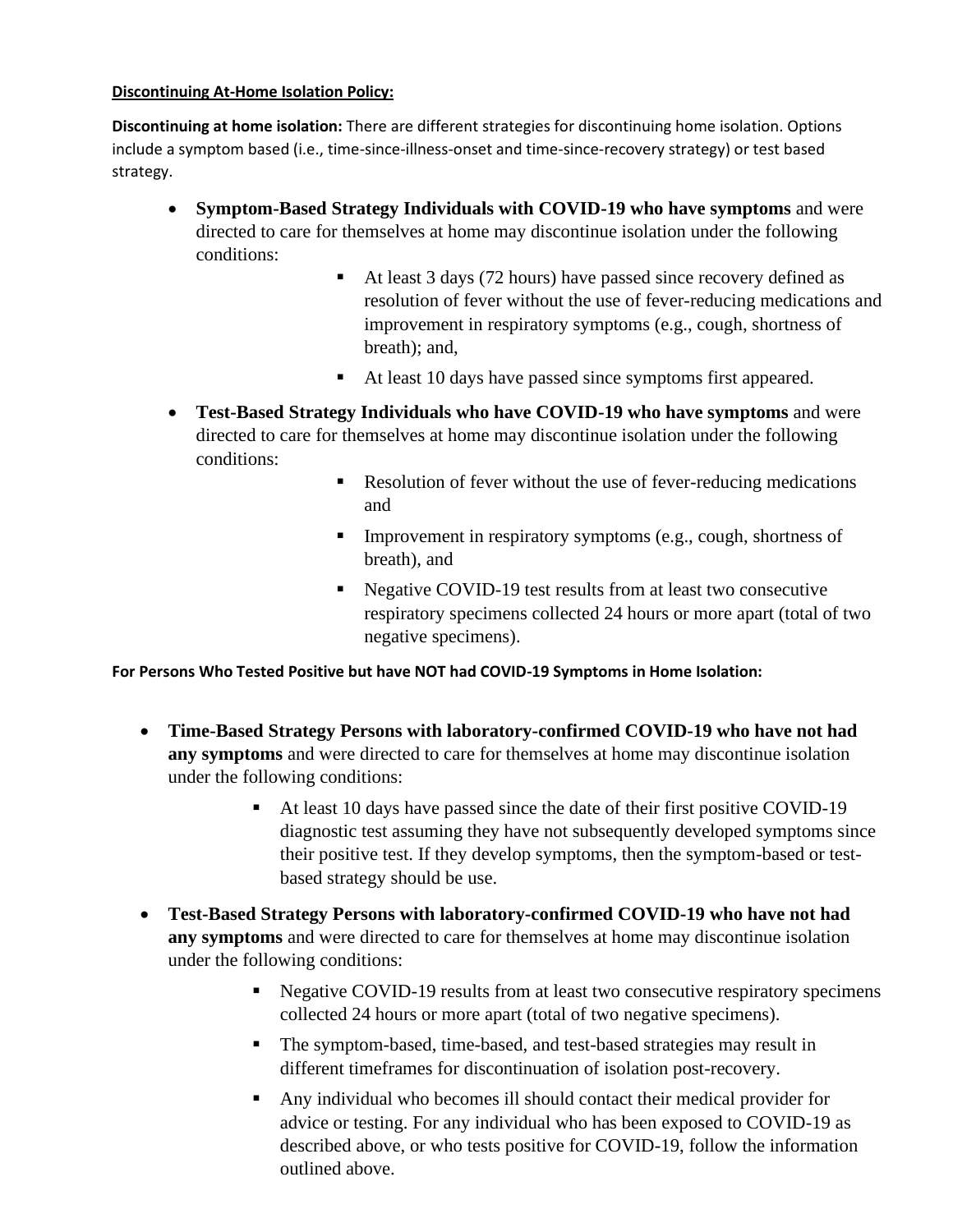#### **Reporting exposure**

All staff and families must notify L'Asilo immediately via e-mail at contact@asilogalileo.org if they have any exposure to someone with a confirmed or a probable case of COVID-19.

Early learning programs are required to report (1) confirmed and probable cases of COVID-19 and (2) exposure to confirmed and probable cases of COVID-19 by staff, children, or a household member to the Department of Health (DOH), Department of Human Services (DHS), and Office of Child Development and Early Learning (OCDEL) Regional Office where the program resides.

# **To report confirmed and suspected positive cases of COVID-19 at an Allegheny County Early Learning Program, please contact each of the following:**

- DOH: 1-877-PA-HEALTH or 1-877-724-3258
- OCDEL's Western Regional Office: 412-565-5183 or 1-800-222-2149
- Allegheny County DHS/ELRC Region 5:
	- o [Complete this online survey](https://forms.office.com/Pages/ResponsePage.aspx?id=Ej0n4MvksU6fcIu6FvuWjQ-IUC8zS-VFhqEbjrtWfwlUM01BUkFCTVJKOTdQRVdYUjVXRzZXT1JXNC4u) (embedded hyperlink) [https://forms.office.com/Pages/ResponsePage.aspx?id=Ej0n4MvksU6fcIu6FvuWjQ-](https://forms.office.com/Pages/ResponsePage.aspx?id=Ej0n4MvksU6fcIu6FvuWjQ-IUC8zSVFhqEbjrtWfwlUM01BUkFCTVJKOTdQRVdYUjVXRzZXT1JXNC4u)[IUC8zSVFhqEbjrtWfwlUM01BUkFCTVJKOTdQRVdYUjVXRzZXT1JXNC4u](https://forms.office.com/Pages/ResponsePage.aspx?id=Ej0n4MvksU6fcIu6FvuWjQ-IUC8zSVFhqEbjrtWfwlUM01BUkFCTVJKOTdQRVdYUjVXRzZXT1JXNC4u)
	- o E-mail information to DHS: PrivacyOfficer@alleghenycounty.us

## **When reporting, programs must provide the following information:**

- The name of the facility;
- The address of the facility including the county;
- The number of cases; and
- Identify if the positive case is a staff person, household member (of a GCCH or FCCH), child, or family member

*\*The confidential information collected will help track any potential outbreaks of COVID-19 and will ensure the well-being of Allegheny County's residents and children.*

#### **Non-Retaliation**

L'Asilo will not take any adverse action against a staff member or a family who reports concerns that relate to COVID-19 or violations of this policy in good faith.

#### **Questions and Concerns**

If you have any specific questions or concerns about L'Asilo's response to COVID-19, please direct them to management.

#### **Changes**

As the situation develops, L'Asilo may need to change its policies and practices, especially in light of directives from government agencies. L'Asilo reserves the right to alter, to suspend, or to terminate this policy at any time and as permitted by law. L'Asilo will provide families and employees with notice of the same.